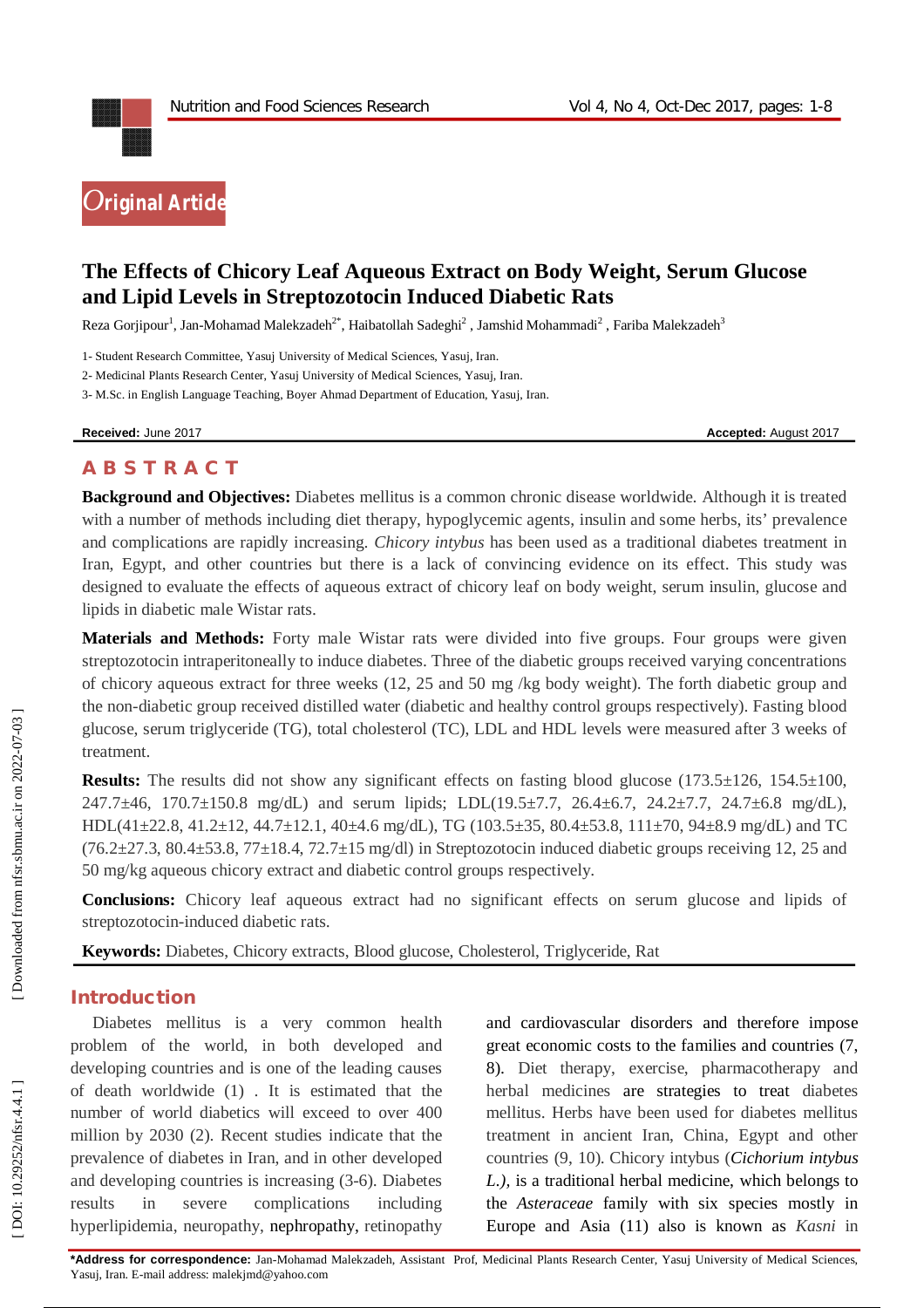Iran(12) . This herb is said to have a number of beneficial and therapeutic properties such as its use in the treatment of wound healing(13), depression(14), hypertension(15) jaundice (16), hiccups (17) and diabetes (18). The effects of herbs on diabetes treatment is currently the subject of vast number of studies (9, 1 9 -26). Alkaloids, inulin, sesquiterpene lactones, coumarins, unsaturated sterols, flavonoids, saponins, tannins and other medicinal constituents, potentially effective in diabetes treatment, are detected in the chicory roots and leaves (27). The effects of ethanol extract of whole plant *Cichorium intybus* on diabetes was studied in STZ diabetic rats and were reported to reduce blood glucose, blood triglyceride and blood cholesterol (28). Ziamajidi *et al* . also reported hepatic protective effects for chicory extract in hepatic steatosis in rats (*in vivo*), and in HepG2 cells (*in vitro*) (29) . The components of chicory root are different from leaves and so their effects on diabetes treatment may be different. The effects of chicory whole plant, chicory seed (29) and chicory root on blood glucose and lipids have been reported previously (28 -30). However, the effects of aqueous extract of chicory leaf on weight, blood glucose and lipids need to be examined. This study was performed to evaluate the effects of chicory leaf aqueous extract on blood glucose and lipids in Streptozotocin (STZ) induced diabetic rats.

#### **Material s and Methods**

Forty adult male Wistar rats, 12 weeks of age, have randomly divided into five groups of eight. Four groups of rats were induced diabetes by intra peritoneal injection of 50 mg/kg of STZ. The fifth group of rats did not receive STZ (healthy control). A diabetic group (diabetic control) received distilled water through gavage during the study. The third, fourth and fifth groups of diabetic rats received chicory leaf extract through the gavage (12.5, 25 and 50 milligrams/kilogram body weight, respectively).

The rats were kept in  $20 \pm 2$ °C room temperature, 12 h light/dark cycle and had free access to standard rat diet and water.

**Diabetes induction:** Diabetes was induced by intraperitoneal injection of 50 mg/kg body weight STZ. Blood glucose was measured using a glucometer (high precision German IME -DC) at intervals of 24 hours during the first week, and if blood glucose was

above 200 mg/dl , rats were considered as diabetic (31) .

**Extraction:** The *Chicory intybus* was collected from the margins of dry lands farming in Boirahmad, Iran. Plant leaves were detached from roots, washed gently, dried under the shadow, and powdered using a kitchen mill. One kilogram of powdered leaves was soaked in 5 liters of distilled water and was stored at room temperature for 72 hours. The soaked mixture was stirred and filtered using Whatman filter paper No 1. The dissociated liquid filtrate was concentrated using rotary apparatus under the conditions of vacuumed atmosphere and dried at 50 °C temperature. The solutions were made using dried extract according to the required concentrations.

**Blood sampling and laboratory tests**: After diabetes induction, chicory extract solutions were given to the rats through daily gavage for three weeks. Blood glucose of all rats were measured at the baseline (day 1), two weeks (day 14) after receiving chicory extract and at the end of the study on the last day of third week (day 21), using a high precision German IME - DC glucometer in rat tail blood.

Finally, after an overnight fasting, rats were anesthetized with *ether du petrol* and one milliliter blood was drawn from each rat's heart. Blood samples were centrifuged by 3000 RPM, the sera were separated and sent to the laboratory to measure blood glucose, serum cholesterol, LDL -C, HDL -C and triglyceride. The weight of the rats were measured at the  $1<sup>st</sup>$  and last day of the intervention.

**Data Analysis:** Findings were analyzed using the SPSS version 19. Statistical significance was detected at *p* value less than 0.05. Differences between groups were tested using one way analysis of variance followed by *Scheffe post hoc* test to determine significant difference. Repeated measure ANOVA were used to test the fasting blood glucose changes in three consecutive measures. Before -after groups' mean weight were compared with paired samples *t* test.

#### **Results**

The mean weight of all groups at the baseline measurements were not significantly different. The animals final body weights (day 21) showed a significant reduction from the initial weights in all diabetic groups but the healthy control group did not show any significant weight change. The final body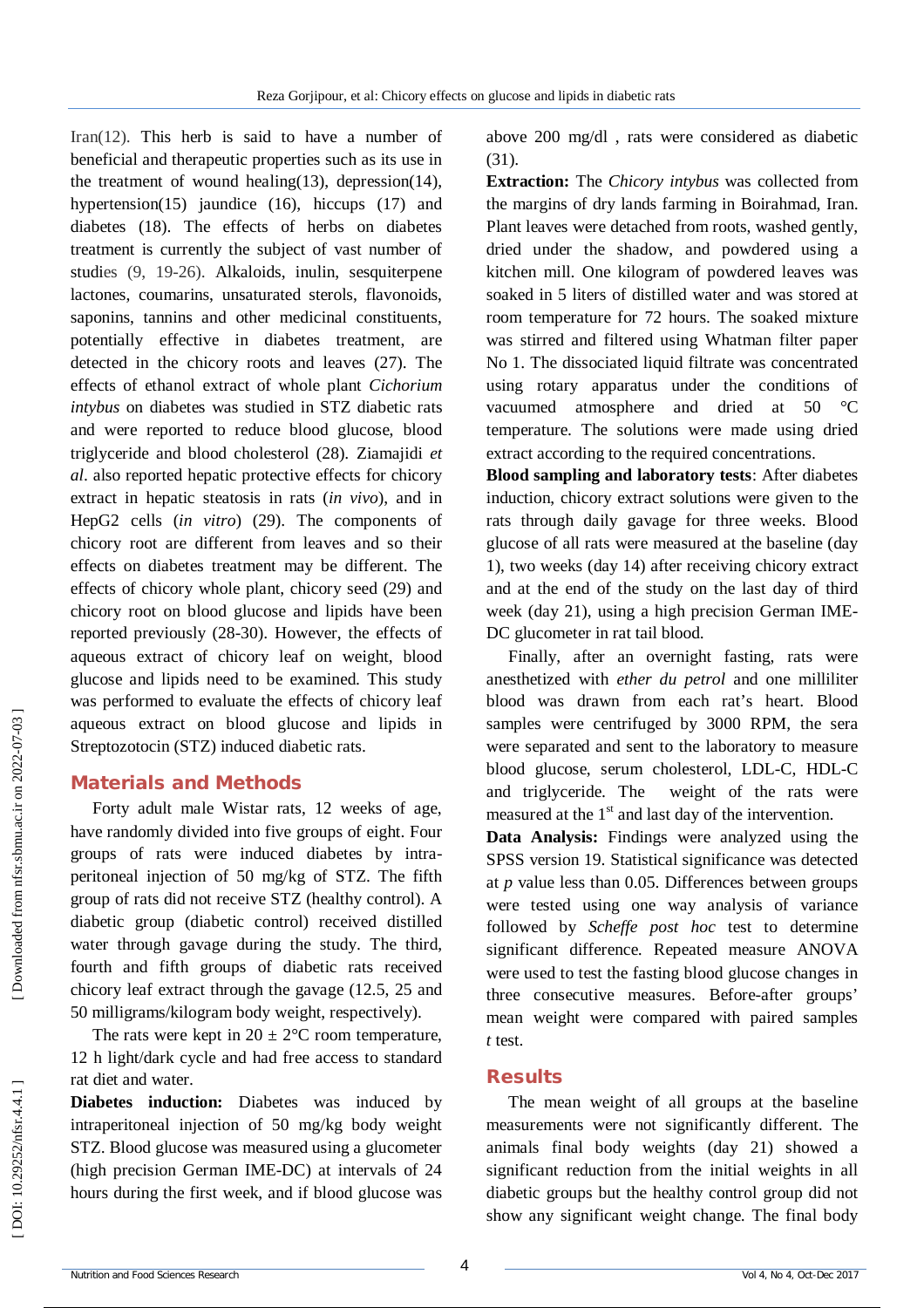weight between the diabetic groups were not significantly different (Table 1).

Increasing fasting serum glucose in diabetic groups receiving the STZ compared with the healthy control group showed that the rats were indeed diabetic  $(F=7.74; p<0.001)$ . Serum fasting glucose levels in diabetic groups were not significantly different after two weeks ( $F = 0.08$ ; p=0.96), and after three weeks of extract gavage ( $F=0.48$ ;  $p = 0.7$ ), as shown in table 2. Table 3 shows serum lipid levels of all groups. As shown, there is a clear, although non significant difference between the lipid levels of healthy control group with diabetic groups. Serum levels of triglyceride are increased in diabetic groups but cholesterol, HDL -C, and LDL -C levels are decreased compared to the healthy control.

| <b>Table 1.</b> Effects of chicory extract on body weight levels (gr). |                  |                      |                     |                   |  |  |  |  |
|------------------------------------------------------------------------|------------------|----------------------|---------------------|-------------------|--|--|--|--|
| Time                                                                   | Initial          | Final                | Weight change       | Paired t test sig |  |  |  |  |
| Group                                                                  |                  |                      |                     |                   |  |  |  |  |
| Healthy control                                                        | $409.1 \pm 48$   | $410\pm48.6^{\circ}$ | $0.83 + 7.3^{\psi}$ | 0.79              |  |  |  |  |
| Diabetic control                                                       | $335 \pm 75.9$   | $247 \pm 36.8^*$     | $-88+40*$           | 0.022             |  |  |  |  |
| Diabetic $+12.5$ mg/kg extract                                         | $365.7 \pm 45.1$ | $294.3 \pm 26.4*$    | $-71.4 \pm 30.8^*$  | 0.001             |  |  |  |  |
| Diabetic $+25$ mg/kg extract                                           | $346.7 \pm 58.6$ | $265 \pm 25.3*$      | $-81.7 + 42.5*$     | 0.001             |  |  |  |  |
| Diabetic $+50$ mg/kg extract                                           | $390 \pm 40.8$   | $288.7 + 14.4*$      | $-101.2 \pm 27.8^*$ | 0.005             |  |  |  |  |
| ANOVA,                                                                 | $F=1.6$          | $F=18.5$             | $F=9.7$             |                   |  |  |  |  |
| Sig                                                                    | $p=0.2$          | $P = 0.0001$         | $P=0.0001$          |                   |  |  |  |  |

The values are mean $\pm SD$  for 8 rats in each group. Means with different superscript  $(*, \psi)$  within a column are significantly different from each other at P < 0.05 as determined by one way ANOVA and Scheffe post hoc test.

|       |  | <b>Table 2.</b> Mean and standard deviation of blood glucose $(mg/dl)$ in all groups on the baseline, two weeks and three weeks of |  |  |  |  |  |  |  |
|-------|--|------------------------------------------------------------------------------------------------------------------------------------|--|--|--|--|--|--|--|
| study |  |                                                                                                                                    |  |  |  |  |  |  |  |

| Time                           | Baseline              | Day 14                 | Day 21                  | P Value                       |
|--------------------------------|-----------------------|------------------------|-------------------------|-------------------------------|
| Group                          |                       |                        |                         |                               |
| Healthy control                | 62.6 $\pm$ 9.3 $\psi$ |                        |                         |                               |
| Diabetic control               | 308.7±133.8*          | $168.7+91$             | $173.5 \pm 126$         | $F=2.8$ , $P=0.09$            |
| Diabetic $+12.5$ mg/kg extract | $202 \pm 71*$         | $175.8 \pm 87$         | $154.5 \pm 100$         | <b>ANOVA</b> Repeated measure |
| Diabetic $+25$ mg/kg extract   | $259.6 \pm 76*$       | $204.3 \pm 129$        | $247.7 \pm 46$          |                               |
| Diabetic $+50$ mg/kg extract   | $190.2 \pm 150*$      | $176.2 \pm 104.7$      | $170.7 \pm 150.8$       |                               |
| F ANOVA<br>P Value             | $F = 7.74$<br>p<0.001 | $F = 0.08$<br>$P=0.96$ | $F = 0.48$<br>$p = 0.7$ |                               |

The values are mean $\pm SD$  for 8 rats in each group. Means with different superscript  $(*,\psi)$  within a column are significantly different from each other at P < 0.05 as determined by Scheffe post hoc test

| Table 3. Mean and standard deviation of serum lipids levels (mg/dl) in groups of rats at the end of the experiment |  |  |
|--------------------------------------------------------------------------------------------------------------------|--|--|
|                                                                                                                    |  |  |

| <b>Factors</b>                 | TC              | <b>HDL</b>      | LDL            | TG             |
|--------------------------------|-----------------|-----------------|----------------|----------------|
| Group                          |                 |                 |                |                |
| Healthy control                | $90.8 \pm 18.4$ | $57.7 \pm 12.6$ | $30\pm 6.7$    | $53 \pm 10.7$  |
| Diabetic control               | $76.2 + 27.3$   | $41 + 22.8$     | $19.5 + 7.7$   | $103.5 \pm 35$ |
| Diabetic $+12.5$ mg/kg extract | $80.4 + 53.8$   | $41.2 + 12$     | $26.4 + 6.7$   | $80.4 + 53.8$  |
| Diabetic $+25$ mg/kg extract   | $77+18.4$       | $44.7 + 12.1$   | $24.2 + 7.7$   | $111+70$       |
| Diabetic $+50$ mg/kg extract   | $72.7 + 15$     | $40+4.6$        | $24.7 \pm 6.8$ | $94 + 8.9$     |
| P Value                        | $F=0.59$        | $F=1.3$         | $F = 1.47$     | $F = 1.06$     |
|                                | $P=0.63$        | $p=0.3$         | $p=0.25$       | $p=0.4$        |

The values are mean±SD for 8 rats in each group.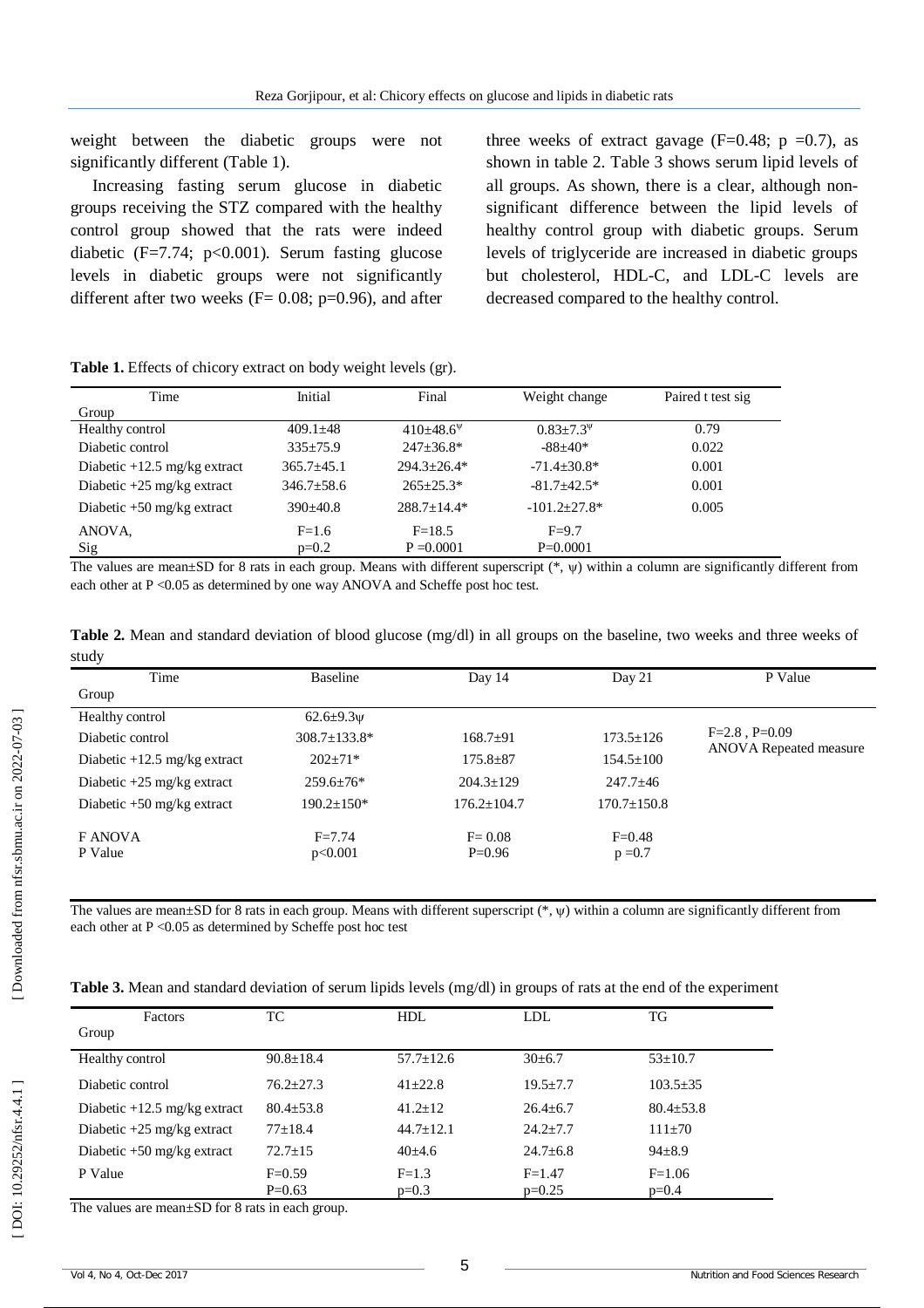# **Discussion**

In this study, we evaluated the effects of chicory leaf aqueous extract on blood glucose and lipids level of STZ induced diabetic rats. Our findings did not show any significant effects of chicory leaf aqueous extract on serum glucose and lipids in STZ induced diabetic rats . The outcome of the current study is contrary to Pushparaj *et al*, (28) that in their study on the effects of alcoholic extract of chicory, a 20 percent reduction in serum glucose, 91 percent in triglycerides and 16 percent reduction in the serum cholesterol of STZ -induced diabetic rats was reported. Pushparaj and colleagues used whole plant including leaves, roots and stems for alcoholic extraction and also a higher concentrations of extraction than ours (120 mg/kg vs. 12.5, 25 and 50 mg/kg in our study) that may explain the different findings in two studies. The root and stems has different compounds than leaves, especially soluble fibers. Inulin a major component of chicory root is a fructan and soluble fiber and has hypolipidemic effects through the growth of bifidobacteriaand reducing fat absorption(32) .

The STZ diabetes induced rats showed a significant weight reduction compared to the control group, but Chicory leaf extract did not affect the weight of the rats or did not prevent weight reductions. Ghamarian *et al* showed that chicory seed extract prevents weight reduction in both STZ diabetic rats and Niacinamid -STZ diabetic rats (33). Ghamarian *et al* used the seed extracts injection intraperitoneal, but we used leave extract by gavage. The differences in plant part (leave against seeds) and application route (gavage against intraperitoneal injection) may explain the inconsistencies shown between the two studies.

Kim *et al* (32) had examined antilipidemic properties of aqueous extract of chicory root and showed that healthy rats receiving chicory extract had higher Serum HDL cholesterol concentrations, but reported no significant effect on cholesterol concentrations.

Khaksari and colleagues studied the effects of chicory containing diet on the blood glucose in diabetic rats. It was shown that blood glucose was decreased significantly in rats in a dose -dependent manner(30). Toush and colleagues examined the effect of chicuric acid, a component in chicory plant, on blood glucose of diabetic rats. Their findings

showed that chicuric acid has the potential anti diabetic and insulin secretagogue effect (34).

Previous studies used whole chicory plant including the leaf, root and stem (28) or the root extracts (32) or used the whole plant mixed with the rats diet(30), but we used the aqueous extract of chicory leaves. Our findings on chicory leaf extract is not similar to other studies, which may be due to the different application route and compounds in different parts of chicory. Chicory has abundant amounts of inulin in the root(35) and contain anthocyanins, phenols (36) as well as sesquiterpenes (37). Inulin is a water -soluble fiber and possesses hypolipidemic effects (38). Based on our findings chicory leaf aqueous extract is not effective in reducing blood glucose or blood lipids.

### **Acknowledgement**

The authors would like to thank the Medicinal Plants Research Center/deputy of Research and technology of Yasuj University of Medical Sciences for funding this research. We also thanks Mr. Reza Mohamadi, the laboratory technician in herbal medicine research center for his assistance in extract preparation.

### **Financial disclosure**

All experimental procedures including treating the rats used in this study were conducted based on Ethical regulation of medical research on laboratory animals in Iran. The study was approved by ethic committee of Yasuj University of Medical Sciences.

### **Funding/Support**

This research was approved and funded by deputy of Research and technology of Yasuj University of Medical Sciences with the grant number 11316.

#### **References**

- 1. Nanditha A, Ma RC, Ramachandran A, Snehalatha C, Chan JC, Chia KS, et al. Diabetes in Asia and the Pacific: Implications for the Global Epidemic. Diabetes Care. 2016;39(3):472 -85.
- 2. Chen L, Magliano DJ, Zimmet PZ. The worldwide epidemiology of type 2 diabetes mellitus--present and future perspectives. Nature reviews Endocrinology. 2012;8(4):228 -36.
- 3. Sadeghi M, Roohafza H, Shirani S, Poormoghadas M, Kelishadi R, Baghaii A, et al. Diabetes and associated cardiovascular risk factors in Iran: the Isfahan Healthy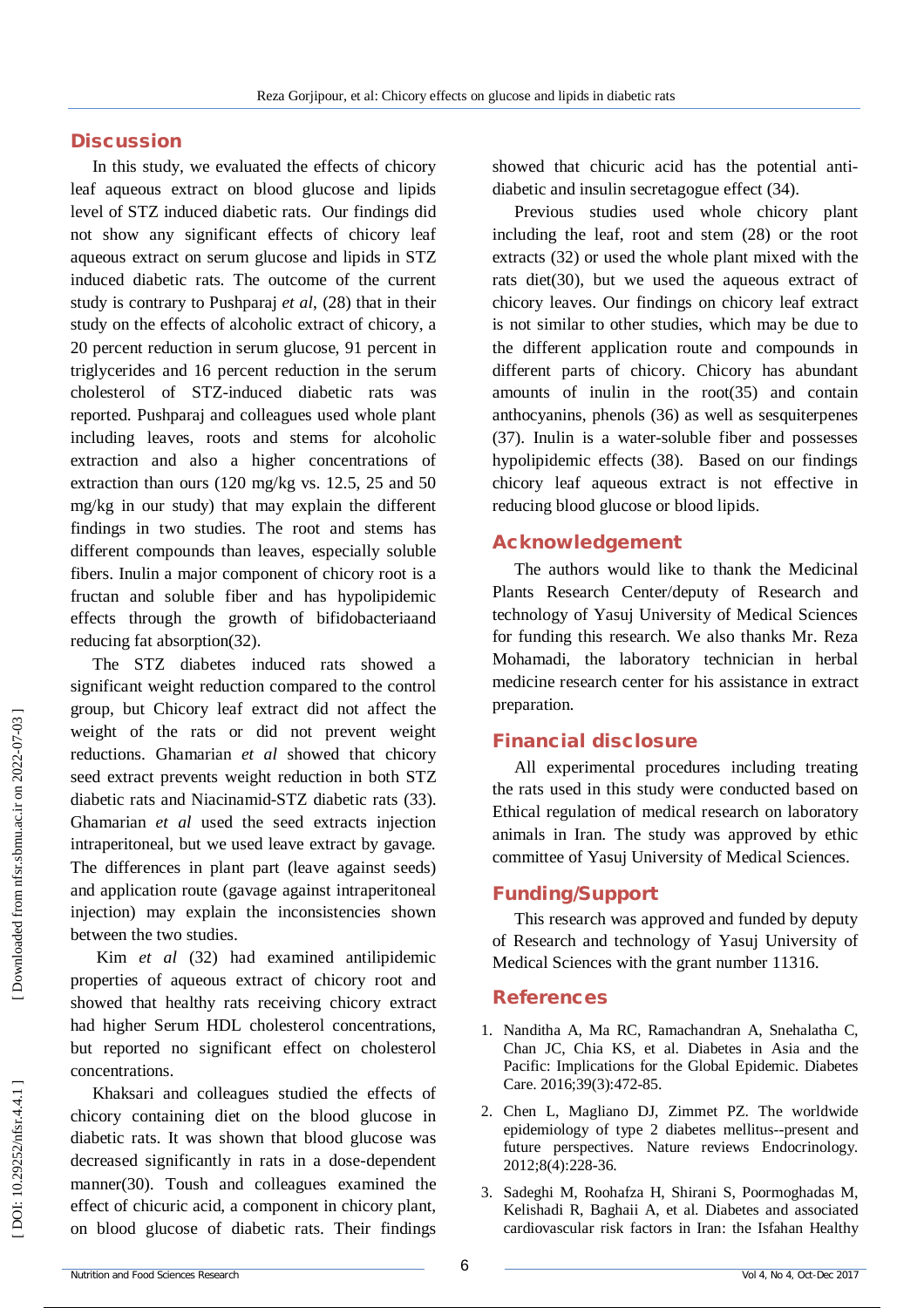Heart Programme. Annals of the Academy of Medicine, Singapore. 2007;36(3):175 -80.

- 4. Larejani BZ, F. Epidemiology of diabetes melitus in Iran. Iranian Journal of Diabetes and Metabolism. 2001;1(1):1 -8.
- 5. Larijani B, Abolhasani F, Mohajeri -Tehrani M, Tabtabaie O. Prevalence of diabetes mellitus in Iran in 2000. Iranian Journal of Diabetes and Metabolism. 2005;4(3):75 -83.
- 6. Safari M, Yazdanpanah B, Yazdanpanah B, Mobasheri A. A population -based screening of type 2 diabetes in high -risk population of Yasuj, Iran. Journal of health, population, and nutrition. 2014;32(4):677 -86.
- 7. Nentwich MM, Ulbig MW. Diabetic retinopathy ocular complications of diabetes mellitus. World journal of diabetes. 2015;6(3):489 -99.
- 8. Viswanathan V. Preventing microvascular complications in type 1 diabetes mellitus. Indian journal of endocrinology and metabolism. 2015;19(Suppl 1):S36 -8.
- 9. Ko CH, Yi S, Ozaki R, Cochrane H, Chung H, Lau W, et al. Healing effect of a two -herb recipe (NF3) on foot ulcers in Chinese patients with diabetes: a randomized double -blind placebo -controlled study. Journal of diabetes. 2014;6(4):323 -34.
- 10. Kibiti CM, Afolayan AJ. Herbal therapy: A review of emerging pharmacological tools in the management of diabetes mellitus in Africa. Pharmacognosy Magazine. 2015;11(Suppl 2):S258 -S74.
- 11. Street RA, Sidana J, Prinsloo G. Cichorium intybus: Traditional Uses, Phytochemistry, Pharmacology, and Toxicology. Evidence -based complementary and alternative medicine : eCAM. 2013;2013:579319.
- 12. Nasiri A, Ziamajidi N, Behrouj H, Abbasalipourkabir R, Dehghan A. The effects of aqueous extract of chicory root on steatosis, lipid profile and liver damage enzyme markers in tamoxifen -treated rats. Molecular and Biochemical Diagnosis (Journal). 2014;1(3):185 -94.
- 13. Suntar I, Kupeli Akkol E, Keles H, Yesilada E, Sarker SD, Baykal T. Comparative evaluation of traditional prescriptions from Cichorium intybus L. for wound healing: stepwise isolation of an active component by in vivo bioassay and its mode of activity. Journal of ethnopharmacology. 2012;143(1):299 -309.
- 14. Tavakkoli -Kakhki M, Eslami S, Motavasselian M. Nutrient -rich versus nutrient -poor foods for depressed patients based on Iranian Traditional Medicine resources. Avicenna journal of phytomedicine. 2015;5(4):298 -308.
- 15. Ahmad L, Semotiuk A, Zafar M, Ahmad M, Sultana S, Liu QR, et al. Ethnopharmacological documentation of medicinal plants used for hypertension among the local communities of DIR Lower, Pakistan. Journal of ethnopharmacology. 2015;175:138 -46.
- 16. Amiri MS, Joharchi MR, Taghavizadehyazdi ME. Ethno -medicinal plants used to cure jaundice by

traditional healers of mashhad, iran. Iranian journal of pharmaceutical research : IJPR. 2014;13(1):157 -62.

- 17. Mohammadi Q, Minae MB, Somi MH, Mosaddegh M, Kamalinejad M. Novel use of chicory for the treatment of hiccups in liver obstruction: in Iranian traditional medicine. Iranian Red Crescent medical journal. 2013;15(11):e6647.
- 18.Judžentienė A, Būdienė J. Volatile constituents from aerial parts and roots of Cichorium intybus L. (chicory) grown in Lithuania. Chemija. 2008;19:25 -8.
- 19. Akash MS, Rehman K, Chen S. Spice plant Allium cepa: dietary supplement for treatment of type 2 diabetes mellitus. Nutrition. 2014;30(10):1128 -37.
- 20. Boaduo NK, Katerere D, Eloff JN, Naidoo V. Evaluation of six plant species used traditionally in the treatment and control of diabetes mellitus in South Africa using in vitro methods. Pharmaceutical biology. 2014;52(6):756 -61.
- 21. Ghosh S, More P, Derle A, Patil AB, Markad P, Asok A, et al. Diosgenin from Dioscorea bulbifera: novel hit for treatment of type II diabetes mellitus with inhibitory activity against alpha -amylase and alpha -glucosidase. PloS one. 2014;9(9):e106039.
- 22. Li Y, Li JJ, Wen XD, Pan R, He YS, Yang J. Metabonomic analysis of the therapeutic effect of Potentilla discolor in the treatment of type 2 diabetes mellitus. Molecular bioSystems. 2014;10(11):2898 -906.
- 23. Medagama AB, Bandara R. The use of complementary and alternative medicines (CAMs) in the treatment of diabetes mellitus: is continued use safe and effective? Nutrition journal. 2014;13:102.
- 24. Parikh NH, Parikh PK, Kothari C. Indigenous plant medicines for health care: treatment of Diabetes mellitus and hyperlipidemia. Chinese journal of natural medicines. 2014;12(5):335 -44.
- 25. Sales DS, Carmona F, de Azevedo BC, Taleb -Contini SH, Bartolomeu AC, Honorato FB, et al. Eugenia punicifolia (Kunth) DC. as an adjuvant treatment for type -2 diabetes mellitus: a non -controlled, pilot study. Phytotherapy research : PTR. 2014;28(12):1816 -21.
- 26. Xin QQ, Liu Y, Yang L, Fu CG, Chen KJ. [Ginkgo preparations of Chinese medicine and treatment of diabetes: mechanisms and clinical applications]. Zhongguo Zhong yao za zhi = Zhongguo zhongyao zazhi = China journal of Chinese materia medica. 2014;39(23):4509 -15.
- 27. Abbas ZK, Saggu S, Sakeran MI, Zidan N, Rehman H, Ansari AA. Phytochemical, antioxidant and mineral composition of hydroalcoholic extract of chicory (Cichorium intybus L.) leaves. Saudi journal of biological sciences. 2015;22(3):322 -6.
- 28. Pushparaj PN, Low HK, Manikandan J, Tan BK, Tan CH. Anti -diabetic effects of Cichorium intybus in streptozotocin -induced diabetic rats. Journal of ethnopharmacology. 2007;111(2):430 -4.

[Downloaded from nfsr.sbmu.ac.ir on 2022-07-03]